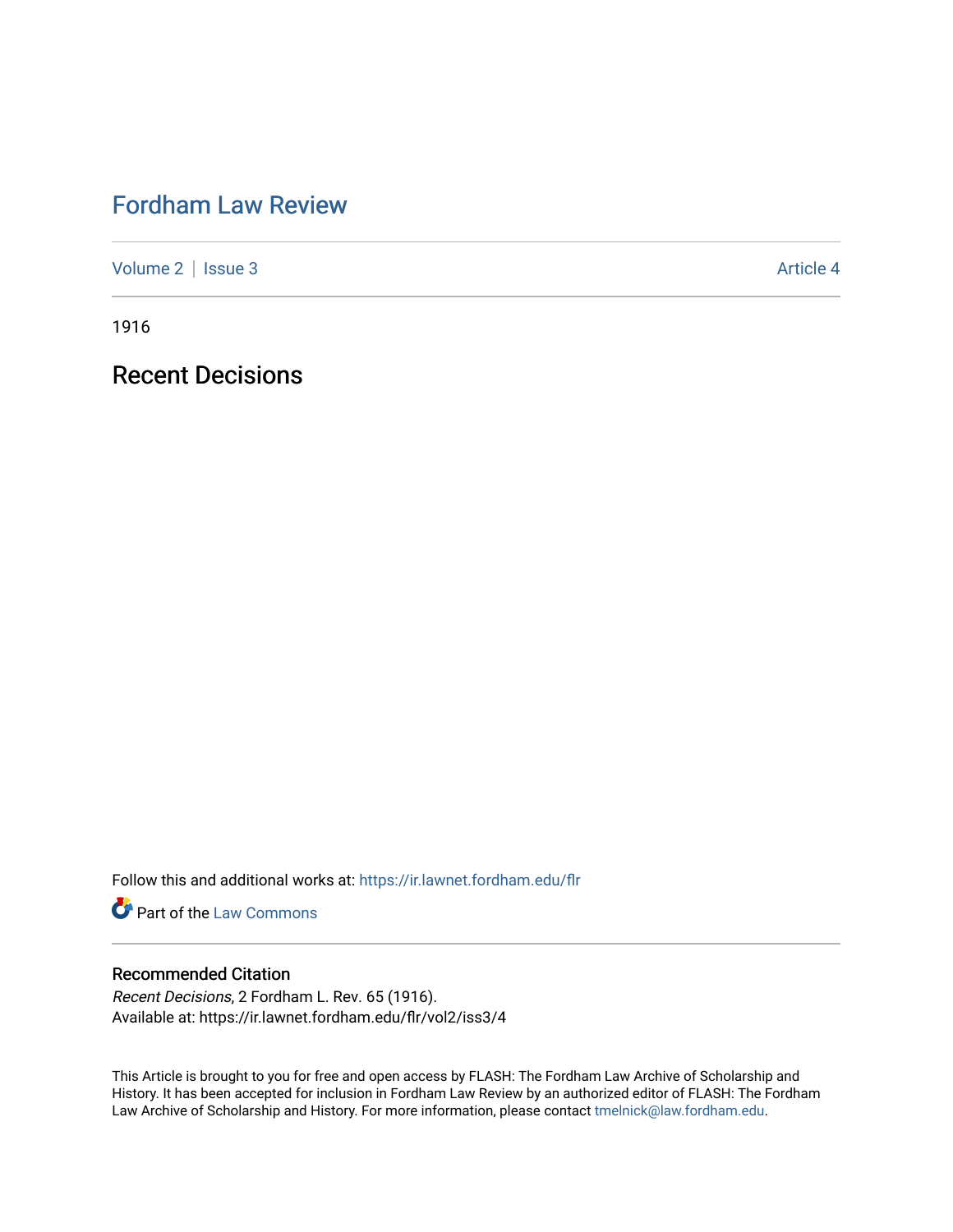## **FORDHAM LAW REVIEW**

#### EDITED *By* FORDHAM LAW STUDENTS

#### EDITORIAL BOARD

John A. Blake, *Editor-in-Chief*

| Thomas W. Kelly   | William F. Lally | James A. Tierney |
|-------------------|------------------|------------------|
| John E. Donahue   | Joseph B. Lynch  | Henry W. Boyce   |
| Eugene R. Hurley  | Richard S. Byrns | Louis W. Fehr    |
| David J. Goldberg |                  | Edwin S. Murphy  |
|                   |                  |                  |

James **0.** Trybom, *Business Manager*

Address The Fordham Law Review, 140 Nassau Street, New York City.

#### **RECENT** DECISIONS.

CONTRACTS-RIGHTS OF BENEFICIARY.-The bridge which carried Columbia Street, City of Rensselaer, on which plaintiff's premises abutted, over defendant's railroad tracks, being out of repair, defendant and the City entered into a contract under seal providing for the repairing of the bridge and the raising of the grade of the approaches thereto. Said contract provided among other things that defendant would pay any damages resulting to property from the change of grade of such street. The grade of Columbia Street was raised accordingly and plaintiff's property was materially damaged thereby. In a suit against the railroad company to recover compensation for such damage, *Held,* That, although he had no claim against the City therefor, plaintiff could recover such damages under the provisions of the contract between defendant and the City, on the theory of *Lawrence v. Fox. (Rigney v. N. Y. C. Railroad,* N. Y. Court of Appeals, Law journal, February *5,* 1916.)

It has been held in New York that a party may sue on a promise not made to him when the promisee owed him a legal duty to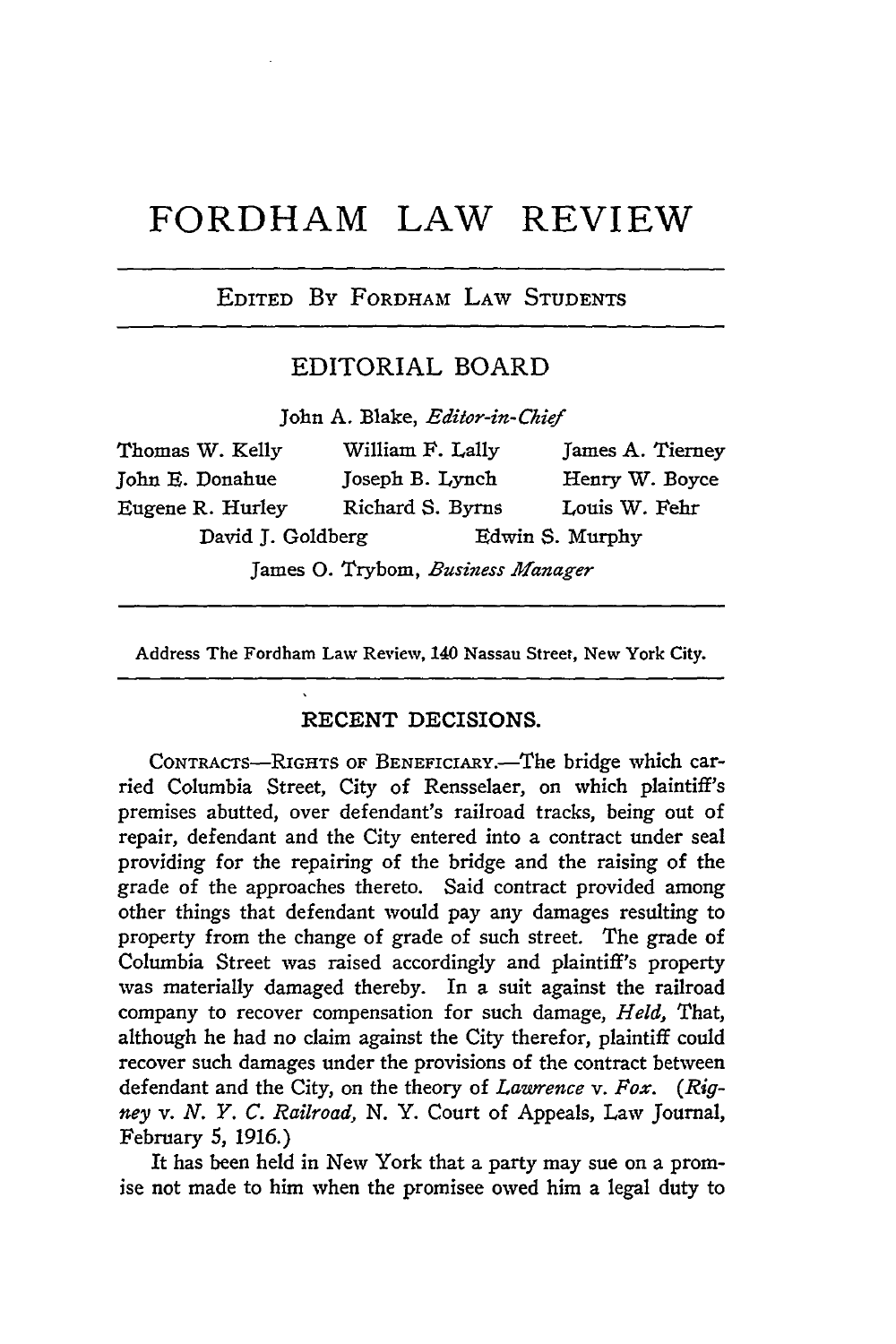do the thing promised. (Lawrence *v. Fox,* 20 N. Y. 268.) This doctrine applies equally to contracts under seal. *(Coster v. The Mayor,* 43 **N.** Y. 399.) "The party suing upon the promise, in cases like *Lawrence v. Fox,* is in truth asserting a derivative right". *(Dunning v. Leavitt,* 85 N. Y. 30, 35.) The adopted promise is subject to any assault which the promisor can make upon its validity. *(Arnold v. Nichols,* 64 **N.** Y. 117.) It has not been decided that the beneficiary's right in the contract vests before he brings suit upon it. *(Gifford v. Corrigan, 117* **N.** Y. **257.)** The legal or equitable duty which the promisee owes the beneficiary must relate to the subject matter of the contract. *(Durnherr v. Rau,* 135 N. Y. 219; *Vrooman v. Turner,* 69 **N.** Y. 280.) That line of obligation would seem to be lacking in the principal case. It was found distinctly that the plaintiff had no claim against the City for his damages. The opinion argues that the municipality is under some obligation to protect its inhabitants when it enters into a contract for public work, which may result in damage to one of them, for which otherwise he would be without remedy. But that is a moral obligation. Moreover, the duty of the city to protect its inhabitants here would appear to be rather to the inhabitants generally to provide a safe bridge and approaches, than to the particular class to which plaintiff belonged to compensate them for damages from a change of grade. The early tendency to restrict *Lawrence v. Fox* (see the odd case of *Wheat v. Rice, 97* **N.** Y. 296, never in terms overruled) has, it is true, been done away with by the later cases. *(Pond v. The Water Co.,* 183 N. Y. 330; *Gulla v. Barton,* 164 App. Div: 293.) But even in *Pond v. The Water Co., supra,* the line of legal obligation might be found. *(Smyth v. City of New York,* 203 N. Y. 106, 114, 115.)

A sole beneficiary is one solely interested in a pecuniary way in the performance of the promise. Not as to the whole contract, of course, but as to the particular promise under which he sued, plaintiff in the principal case was a sole beneficiary; he alone was' pecuniarily interested in its being carried out. With one exception, no sole beneficiary has recovered in New York, except a dependent relative of the promisee. *(Buchanan v. Tilden,* 158 N. Y. 109.) That exceptional case stands apart in that on its facts and decision a sole beneficiary other than a dependent relative of the promisee was allowed to recover. *(Todd v. Weber, 95* N. Y. 181.) The opinion, however, apparently went on the dependent relative theory, in that it cited *Dutton v. Poole* (2 Levinzs 210; since overruled in England by *Tweddle v. Atkinson,* 1 Best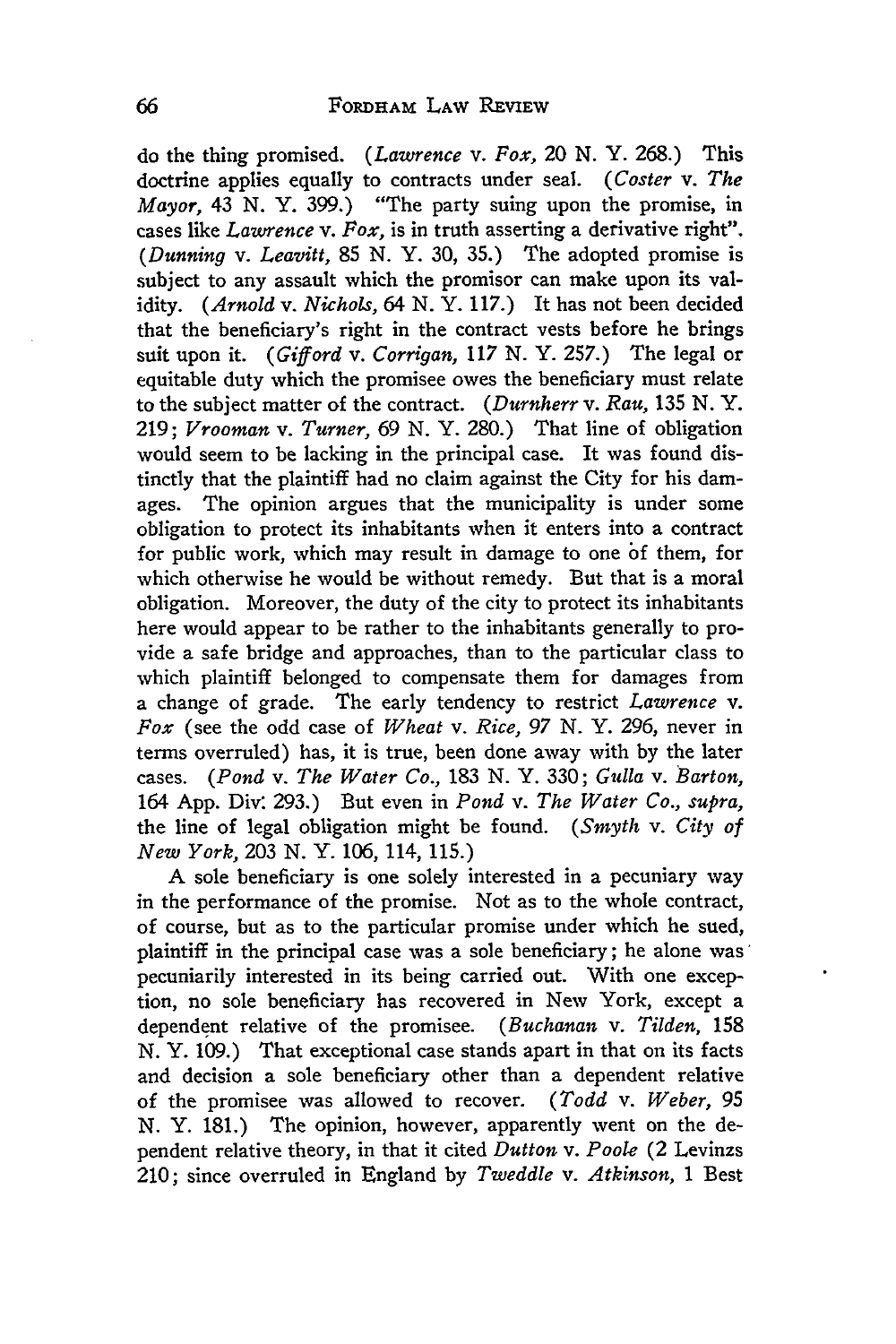& Smith **393),** and it has been so explained in a later case. *(Smyth v. City of New York, supra,* at **p.** 113.) The principal case has the result, therefore, of allowing a sole beneficiary to recover under *Lawrence v. Fox.*

There is a third line of decisions in New York apart from either of the theories just discussed. It is what might be termed the public policy doctrine and is represented **by** *Little v. Banks,* **85** *N.* Y. **258,** and noted as a second ground of decision in *Smyth v. City of New York, supra.* This renders contractors with the State, who assume for a consideration received from the sovereign power, **by** covenant, express or implied, to do certain things, liable, in case of neglect to perform such covenant, to a private action at the suit of the party injured **by** such neglect. The principal case would appear sound under this last rule, apart entirely from *Lawrence v. Fox.* The opinion, however, does not discuss this point.

SALES-VENDOR'S LIEN-LOSS THEREOF BY TRANSFER OF NEGOTIABLE WAREHOUSE RECEIPTS.--Plaintiffs having by indorsement transferred negotiable warehouse receipts to vendees, who thereafter became insolvent, sue in replevin to regain the merchandise; *Held,* that the transfer of the warehouse receipts operated as a transfer of possession and title to goods therein described, divesting plaintiffs of their unpaid vendor's lien; hence replevin would not lie. *(Rummell v. Blanchard,* **216 N.** Y. 348.)

At common law warehouse receipts and dock warrants were not fully recognized as documents of title and the indorsements thereof had not "any effect beyond that of a token of an authority to receive possession." (Blackburn, Sales, **2d** ed., 415, 418; see also, *McEwan v. Smith,* 2 H. L. **G.** 309; *Griffiths v. Perry, 1 E.* **& E.** *680; Sanders v. MacLean,* **11 Q.** B. D. 327, 341.) **By** statute, however, no distinction is now made between warehouse receipts and bills of lading, both being equally recognized as documents of title. (Uniform Warehouse Receipts Act, secs. 37-41; *In re Reichheimer,* 221 Fed. 16.)

In many jurisdictions, and for some time prior to statute in New York, the transfer of a warehouse receipt, without the warehouseman's consent to become bailee for the vendee, had the effect of changing title only, the possession being left undisturbed and the warehouseman remaining bailee of the vendor. (Williston on Sales, p. 739 and cases cited; also, *Selliger v. Kentucky,* **213**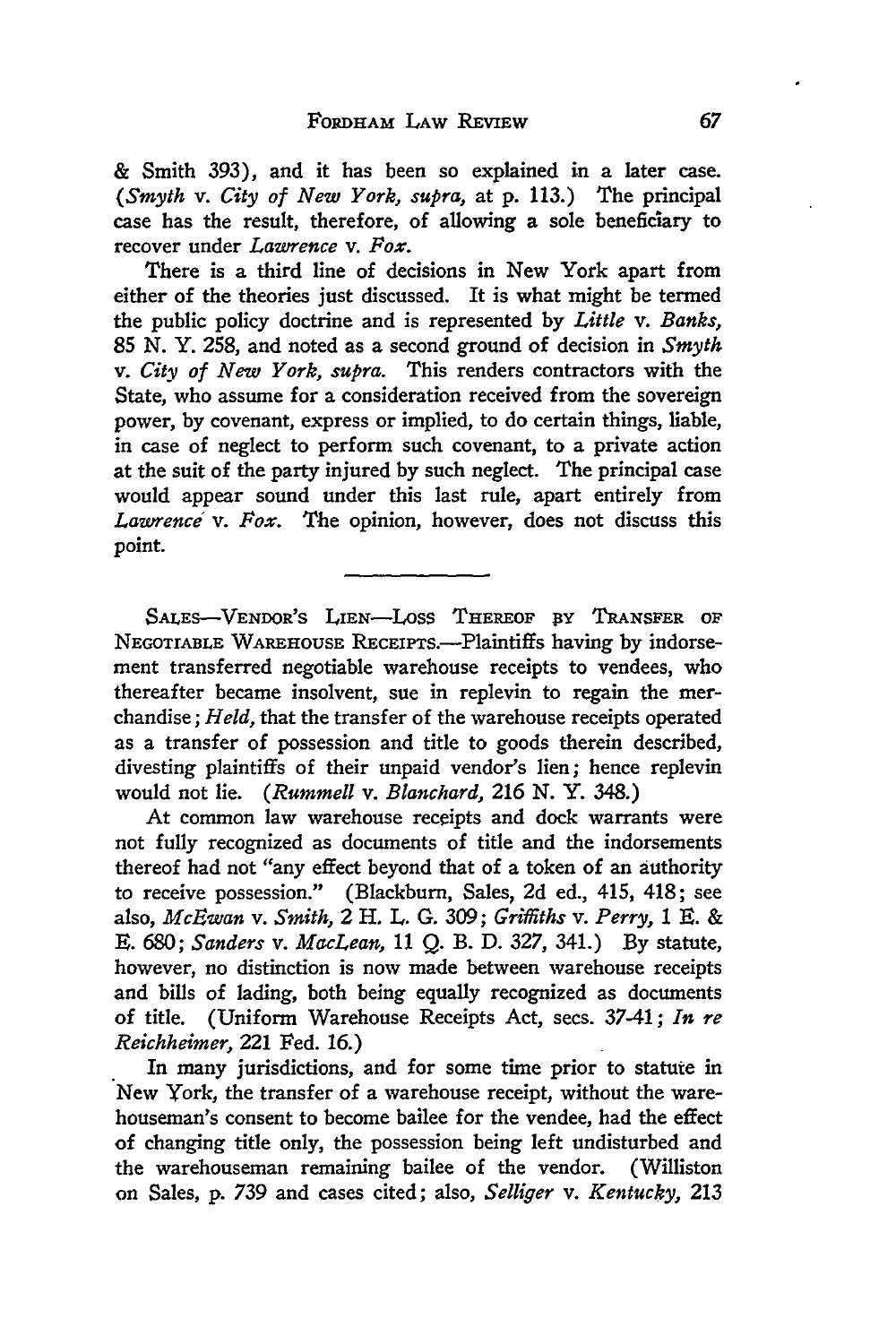**U. S.** 200, 205; *Union Trust Co. & S. W. Co. v. Wilson,* **198** *id.* 530, 536.) But since legislative enactment in New York (July 25, 1907), the warehouseman who issues a negotiable receipt agrees in advance to hold the goods for the account of any person to whom the receipt is negotiated and by the very act of negotiation loses his position as bailee for the vendor and is transformed without further assent, into bailee for the transferee. (General Business Law, sec. 125; N. Y. Consol. Laws, ch. 20.) Where the receipt issued is non-negotiable, the warehouseman does not become the bailee for the transferee of the receipt, until notice of the transfer. (General Business Law, sec. 126.)

Plaintiffs therefore, by transferring their negotiable warehouse receipts, completely divested themselves of both title and possession to the goods which they now seek in replevin, and with the passing of possession, lost their lien as unpaid vendors. (N. Y. Consol. Laws, ch. 41, Pers. Prop. Law, Sec. 137.) The decision, holding that replevin cannot be maintained, appears sound.

**"SCINTILLA" RULE-WHEN CASE** MUST **BE** SUBMITTED TO JURY.-In an action to recover for personal injuries caused by defendant's negligence the plaintiff had a verdict. The Court denied the defendant's motion for a new trial. On appeal, the Appellate Division dismissed the complaint on the ground that plaintiff was guilty of contributory negligence as matter of law. The Court of Appeals, upon examination of the evidence, *Held* that the questions of defendant's negligence and plaintiff's freedom from contributory negligence were properly submitted to the jury and therefore the dismissal of the complaint was error. But the appellant was entitled to have the Appellate Division pass upon the facts and the weight of evidence. Since this was not done the case must be remitted for that purpose. *(Rowe v. Hendricks,* 216 N. Y. Memo 76.)

It is apparent from this decision that the Court of Appeals has reaffirmed the doctrine of *McDonald v. Met. St. Ry. Co.* (167 N. Y. 66) which, it was believed, the Matter of Case (214 N. Y. 199) had intended to discard.

The early rule in New York, the **"SCINTILLA"** RULE, supported by a long line of decisions *(Stuart v. Simpson, 1* Wend. 376; *Rudd v. Davis,* 3 Hill 287; *McMartin v. Taylor,* 2 Barb. 356; *People v.* Cook, 14 Barb. 259), had its last enunciation in *Linkhauf* v. *Lombard* (137 N. Y. 417), *Hemmens v. Nelson* (138 N. Y. 517) and *Laidlaw v.* Sage (158 N. Y. 73). "Where there is no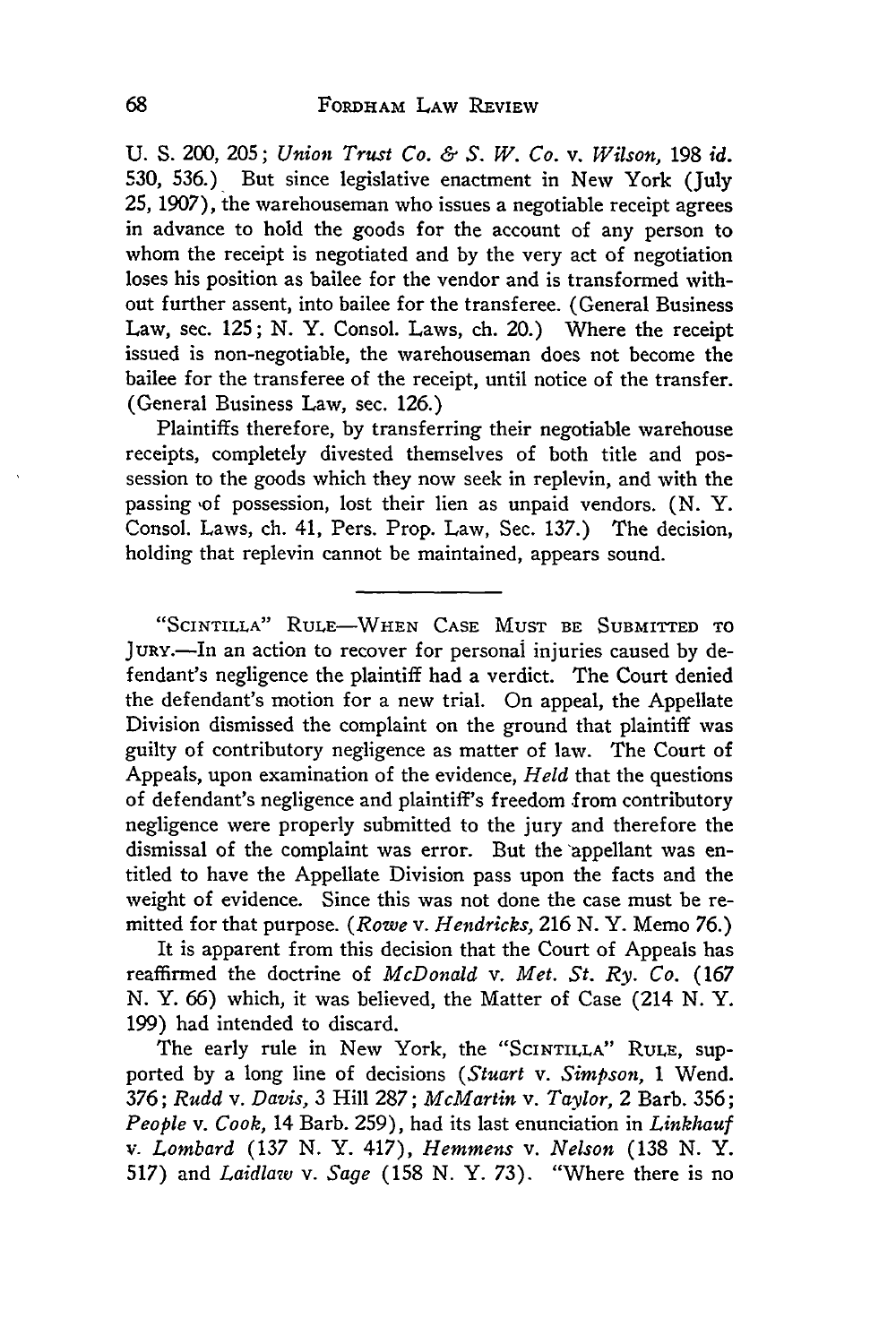evidence upon an issue or the weight of evidence is so decidedly preponderating in favor of one side that a verdict contrary to it would be set aside, it is the duty of the trial judge to nonsuit or direct a verdict as the case may require". Thus the right to nonsuit or direct a verdict was measured **by** the right to set aside the verdict as against the weight of evidence. This rule was changed **by** *McDonald v. Met. St. Ry. Co., supra.* "We think it cannot be correctly said in any case where the right of trial **by** jury exists and the evidence presents an actual issue of fact that the Court may direct a verdict. So long as a question of fact exists, it is for the jury and not for the Court. If the evidence is insufficient, or if that which has been introduced is conclusively answered, so that, as a matter of law, no question of credibility or issue of fact remains, then the question being one of law, it is the duty of the Court to determine it. But whenever the plaintiff has established facts which would justify a finding of fact in his favor, the right to have the issue of fact determined **by** a jury continues and the cause must ultimately be submitted to it". Under this rule, the fact that the weight of evidence clearly preponderates in favor of one side will not justify the Court in withdrawing the case from the jury, provided an actual issue of fact is raised. (See *McConnell v. N. Y. Central R. R.,* 63 **App.** Div. 548.) Yet it may be reversible error for the Court to refuse to set aside, as against the weight of evidence, a verdict based upon facts which it would have been reversible error to refuse to submit to the jury. "The learned trial Justice was justified in submitting to the jury the question of plaintiff's freedom from contributory negligence, but the jury was not justified in finding as a fact that she had sustained the burden of proof in that regard. The verdict of the jury should have been set aside **by** the trial Court upon this ground". *(Weill v. City of N. Y.,* 148 App. Div. 919.) The result of this rule is that the trial Court must set aside successive verdicts until the jury returns a verdict in accordance with the weight of the evidence. The folly of the rule has been recognized and somewhat remedied **by** holding that even where the Court still considers the verdict as contrary to the weight of evidence, if repeated verdicts are handed down for the same party on the same proofs, the Court will yield its opinion to the reiterated conviction of the jury. *(McCann v. N. Y. etc. R. R., 73* **App.** Div. 305; *Lachs v. Everards,* **95 N.** Y. Supp. **25.)**

The recent decision of *Matter of Case, supra,* intimates that the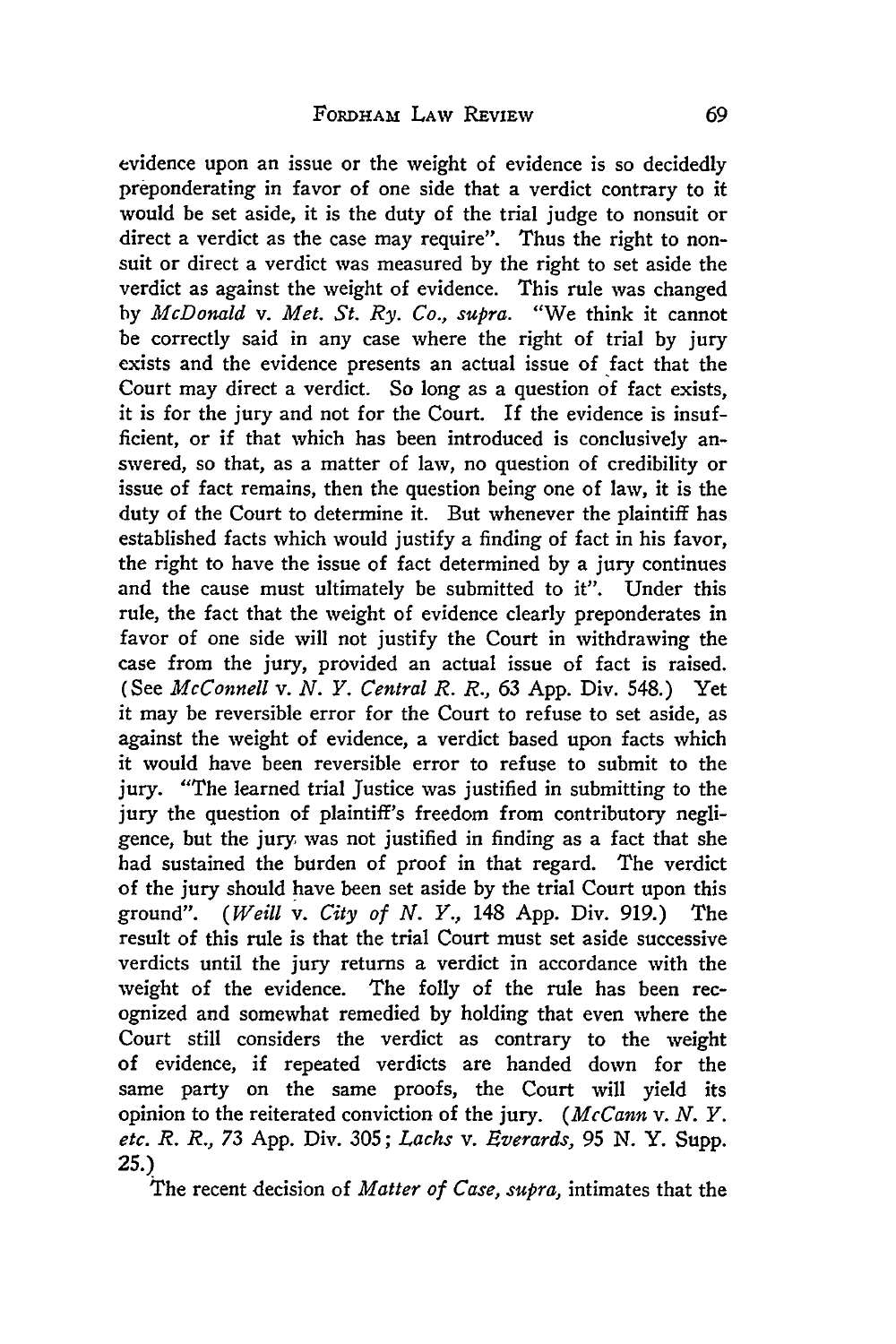*McDonald* case never changed the rule. It quotes with approval the words of Maule, *J.,* in *Jewell* v. *Parr* **(13 C.** B. **916),** setting forth the English rule, which was in accord with the early New York rule. "'When we say that there is no evidence to go to a jury we do not mean that there is literally none, but that there is none which ought reasonably to satisfy a jury that the fact sought to be proved is established.' Rightly read, the case of *McDonald v. Met. St. Ry. Co.* (167 **N.** Y. **66)** holds nothing to the contrary". It adopts, as the prevailing rule, the language of cases prior to the *McDonald* case, holding that "insufficient evidence is, in the eye of the law, no evidence". *(Pollock v. Pollock, 71* **N.** Y. **137.)** The expression "insufficient evidence" as used in the *McDonald* case does not mean the same as was meant **by** Maule, *J.* In the former case, it means insufficient to raise an actual issue of fact; in the latter it means insufficient to satisfy twelve reasonable men that the fact sought to be proved is established. *(Ryder v. Wombwell,* 4 Ex. **32;** Thayer's Cases on Evidence, **p. 151.)** The two are not the same test. If "rightly read", the McDonald case means **by** insufficient evidence what Maule, *J.,* means, then the rule never was changed.

The principal case (as also *Martin v. Crumb,* **216 N.** Y. at **p. 506)** reaffirms the McDonald rule. The Court of Appeals expressly finds that the defendant's negligence and plaintiff's freedom from contributory negligence were properly submitted to the jury. This is a finding that there was "an actual issue of fact". The dismissal of the complaint was therefore error, but the weight of evidence was still for the Court's consideration. Hence, the case is remitted to have the Appellate Division pass upon the facts and the weight of evidence with a view to sustaining or setting aside the verdict. In other words, the Court applies the "actual issue of fact" test and declares that the right to nonsuit or direct a verdict is not measured **by** the right to set aside the verdict as against the weight of evidence. It would be hard to conceive a stronger application of the McDonald case. It is to be regretted that the hope held out **by** *Matter of Case* is not to be realized.

LIEN LAW-CHATTEL MORTGAGES-NOTICE.-One Fleming, retiring from a partnership with White, conveyed to plaintiff at White's request, a safe, by a bill of sale which, though absolute upon its face, was intended to operate merely as security for the payment of certain notes made by White to the plaintiff. The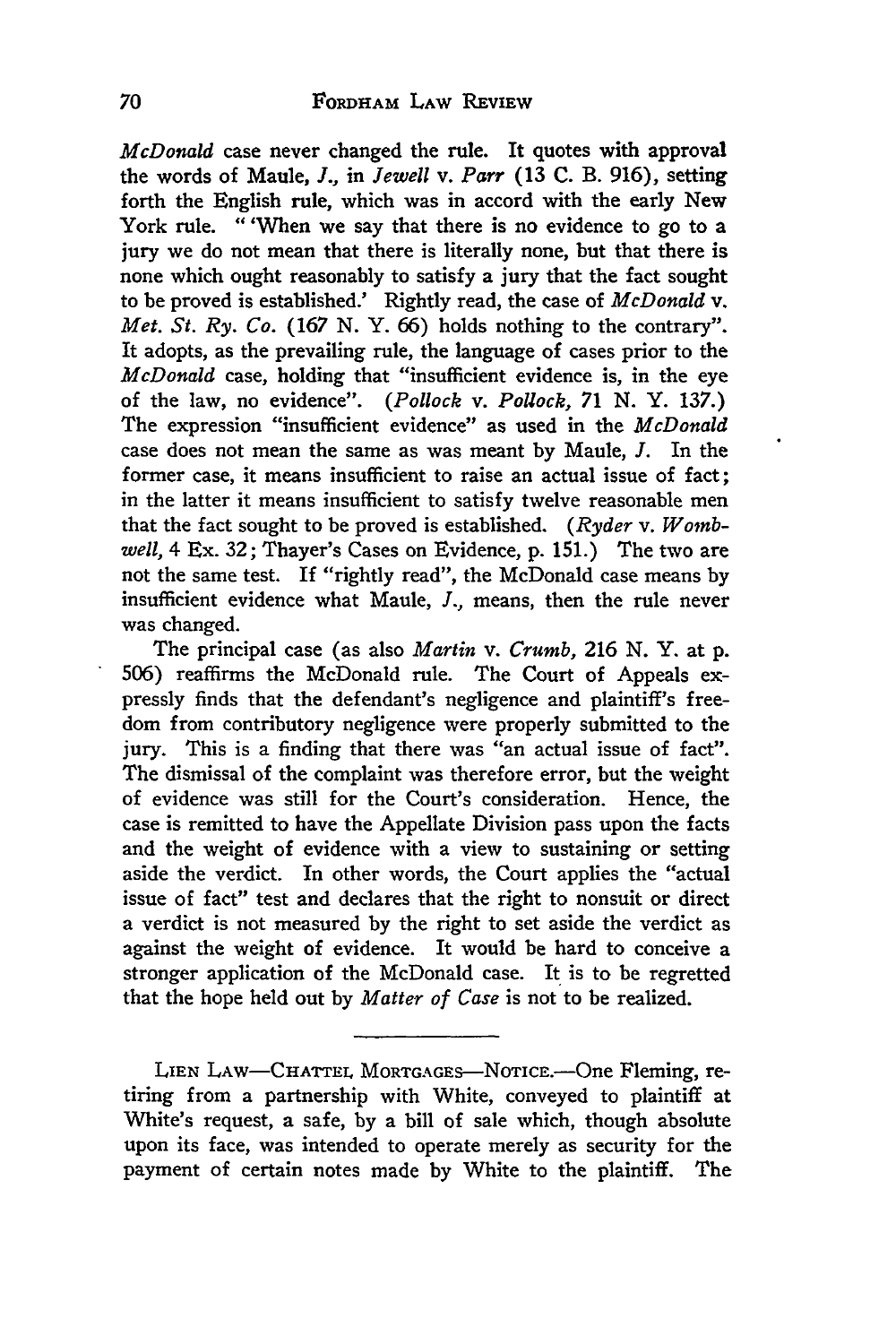instrument was filed pursuant to the provisions of Article **10** of the Lien Law. Nothing was filed therewith to indicate that it was intended to be a chattel mortgage and not an absolute bill of sale, and the agreement so to regard it was never reduced to writing. White thereafter traded the safe for a new one with the Carey Safe Company, through whom defendants derived title. In an action for conversion against the defendant purchasers, *Held,* that plaintiff could recover; that a bill of sale absolute upon its face, but intended to operate only as a mortgage, and filed pursuant to Article 10 of the Lien Law, is notice to a subsequent purchaser in good faith, it being unnecessary that any instrument expressing such an intention be filed therewith. *(Sheldon v. McFee,* New York Court of Appeals, N. Y. Law Journal, Jan. 26, 1916.)

**A** mortgage of goods may be valid between the parties without a writing. *(Bank of Rochester v. Jones,* 4 N. Y. 497.) So too, a conveyance, absolute upon its face, may be shown **by** parol or extrinsic evidence to be in reality merely a security. *(Barry v. Colville,* 129 **N.** Y. 302.) But a mortgage of personalty must be filed where the rights of creditors and purchasers in good faith are concerned. *(Bank of Rochester v. Jones, supra.)* **By** the provisions of the Lien Law (Chap. 33, Art. 10, Sec. 233), "every mortgage or conveyance intended to operate as a mortgage **of** goods and chattels which is not accompanied by an immediate delivery and followed **by** an actual and continued change of possession of the things mortgaged, is absolutely void as against the creditors of the mortgagor, and as against subsequent purchasers in good faith, unless the mortgage, or a true copy thereof, is filed as directed in this article". The provision of the law is a salutary one made for the protection of creditors and subsequent purchasers in good faith. The object of the filing is to give notice of its existence to all persons who choose to inspect it, and when properly filed it is legal presumptive notice, binding on all persons interested. The case under review stands for the proposition that any conveyance filed pursuant to Article **10** of the Lien Law, is constructive notice to a subsequent purchaser, provided the parties intended to regard the instrument as a chattel mortgage. It does not matter whether the expression of this intention be filed or not filed, be written or oral. The extrinsic agreement forms no part of the instrument required to be filed. *(Preston v. Southwick,* 115 N. Y. 139.) The filing of a bill of sale, absolute upon its face, without any defeasance clause and without any accompanying instrument importing a defeasance, is held a good and fair filing so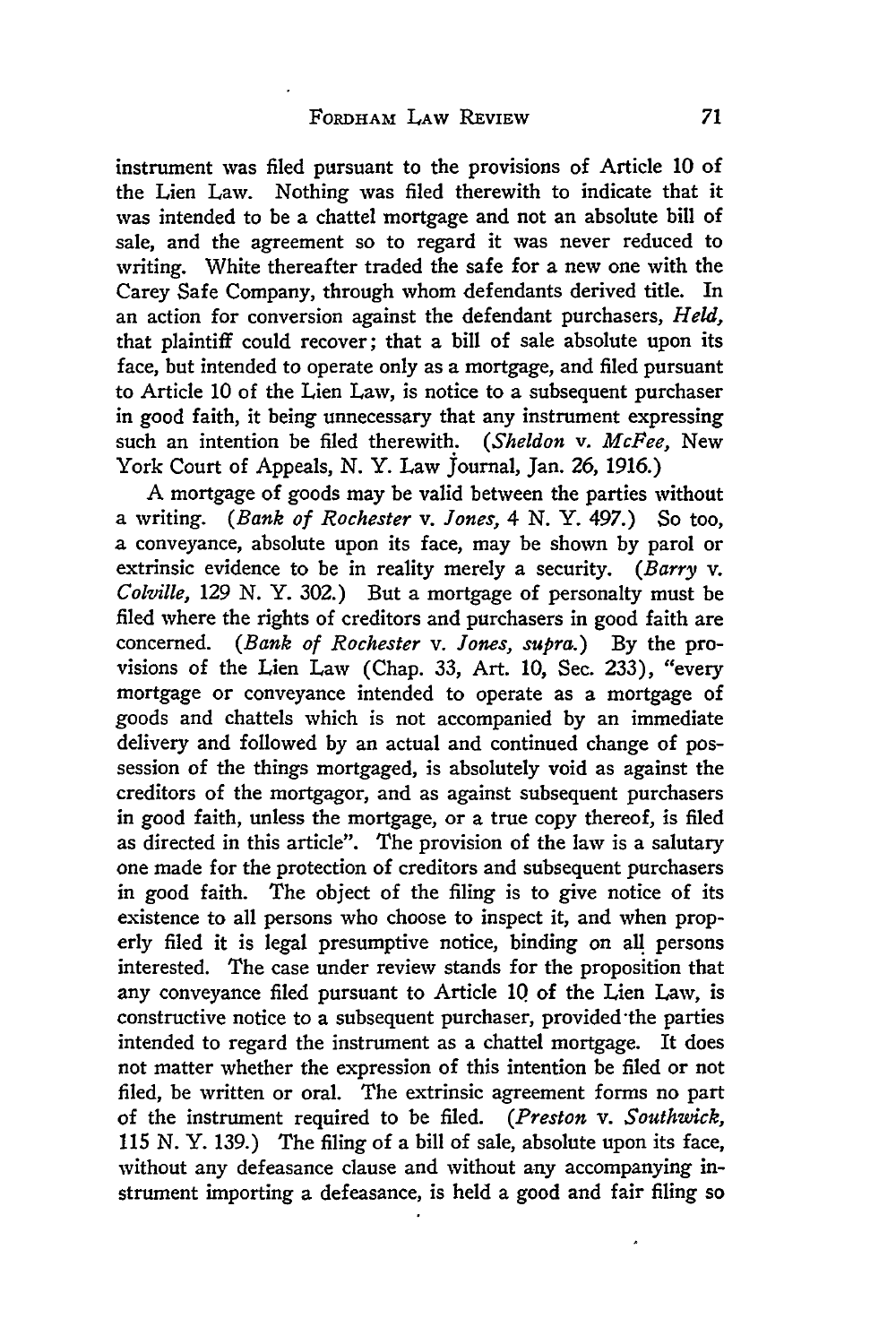as to convey to the world notice of the rights of the mortgagee. It is submitted that this is an extension of the doctrine of notice, bordering upon unfairness to subsequent purchasers in good faith. The requirement that there be filed with the conveyance intended to operate as a mortgage, not necessarily every writing explanatory of its being designed to have such an effect, but at least some writing indicative of such intention, would appear to be not unreasonable.

**PRINCIPAL AND** AGENT-PROVISIONS OF POWER OF ATTORNEY CONSTRUED-AUTHORITY TO EXECUTE NOTE-RATIFICATION BY AN ADMINISTRATOR OF AN ACT PREVIOUSLY DONE BY HIM AS AGENT.—Action brought to recover \$20,000 on a promissory note signed by Alexander McDonald, by Edmund Stallo, as attorney, and payable to one Keyes. McDonald had given Stallo in 1907 a power of attorney which provided substantially as follows:

> "For me and in my name **. .** . to collect all debts due or to become due **.;** to collect and receive all dividends on stock, etc., held by me; to collect rents and to give valid receipts, etc., for money received . . . for me; to make, sign, execute and deliver for me **. . .** all bills of exchange, promissory notes and other evidences of indebtedness; to sell, transfer and assign all personal property, etc., which I own . **.;** to guarantee payment of promissory notes, etc., of any company in which I may be or become a stockholder; and generally in the sole management of my personal property and in other matters above mentioned to do and perform everything which I could do.

In 1910 Stallo purchased for McDonald certain stock and gave McDonald's note in payment therefor. McDonald died and Stallo, while acting as sole administrator, included note on which this action is brought as a liability of McDonald's estate. Defendant was subsequently appointed co-administrator and on retirement of Stallo became sole administrator. Defendant refused to pay the note, setting up as a defense to the action that the power of attorney given to Stallo did not authorize him to execute the note in question. In the lower court plaintiff recovered; on appeal, *Held,* That Stallo under the power of attorney had no authority to execute the note, and the fact that Stallo, while acting as administrator, included the note in an inventory, did not make it an obligation of the estate. *(Keyes v. Metropolitan Trust Co.,* 169 App. Div. 765.)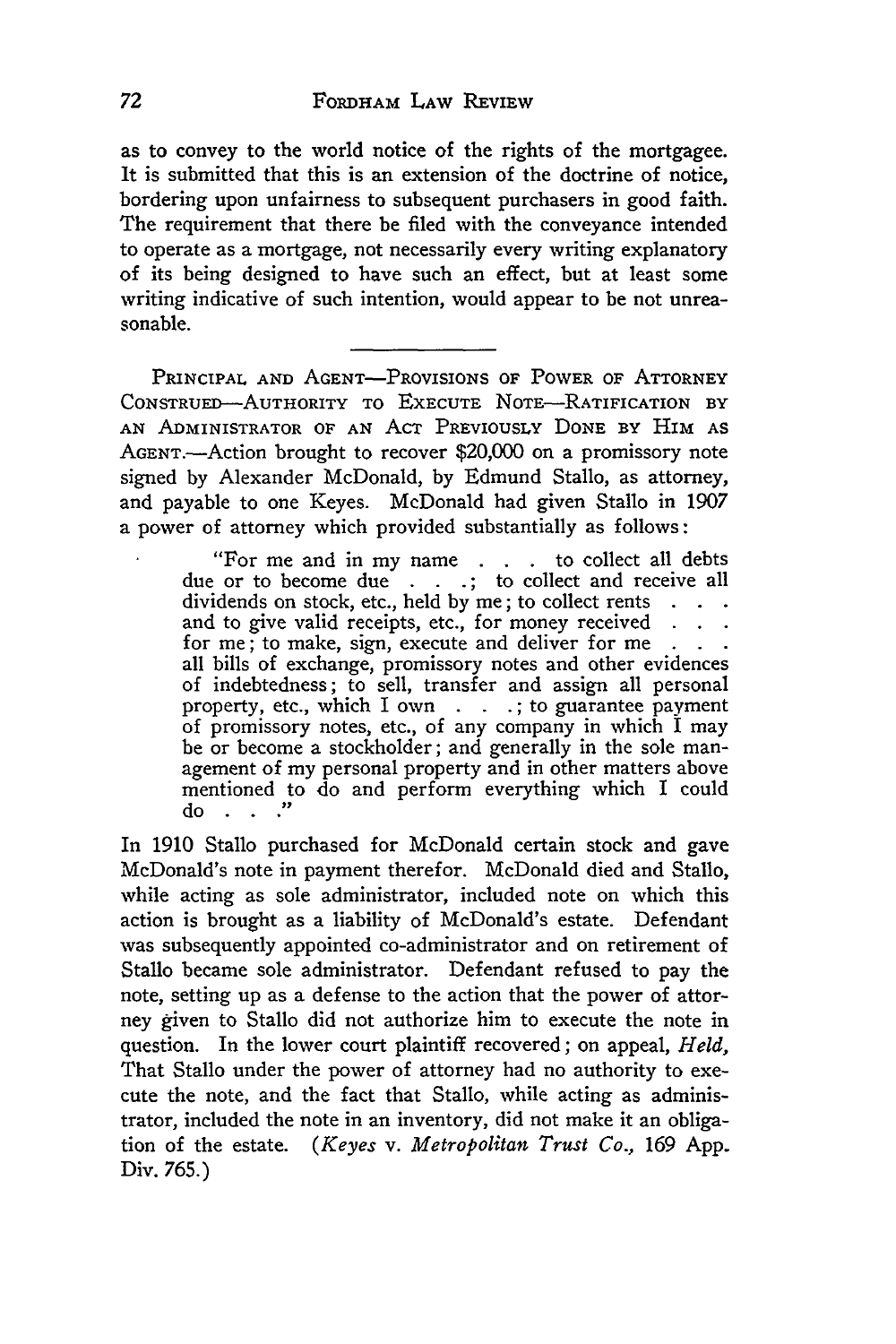A power of attorney must specifically set out each special power meant to be conferred and no power will be implied except those requisite for the complete fulfillment of the principal's declared intention, that is, to do those ancillary acts which it is natural to suppose the principal himself would do. (MacKenzie on Powers of Attorney (1913) page 33; *Lesem v. Mutual Life Insurance Company,* 164 App. Div. 507.) The power to give promissory notes and other evidences of indebtedness does not imply the power to create indebtedness not already existing *(Craighead v. Peterson, 72 N. Y. 279; Nash v. Mitchell, 71 N.* Y. 199), and the authorities show that the words relating to the issue of promissory notes and the general words at the end of the power of attorney are not to be construed so as to enlarge the substantive powers conferred on the attorney. *(Rossiter v. Rossiter,* 8 Wend. 494; *First National Bank v. Bean,* 141 Wis. 476.) Where one gives in the name of his principal a note which he was not authorized to sign as agent for the principal, the agent himself is personally liable *(Fulton v. Sewall,* 116 App. Div. 744; *Rossiter v. Rossiter,* 8 Wend. 492; *Heyran v. Caspery, 117* N. Y. Supp. 966). Evidence of the acts and admissions of one of several co-administrators is not receivable to affect the others or the estate. *(Bailey v. Spofford, 79* N. Y. 415; *Finnern v. Hinz,* 38 Hun 465; Greenleaf on Evidence, Vol. 1, Sec. 176.) We submit that the decision herein is sustained both on principle and authority.

JUDGMENTS-LIEN ON REALTY-ISSUANCE OF EXECUTION IN-EFFECTUAL TO CHANGE PARITY OF SIMULTANEOUS JUDGMENT LIENS. After the due docketing of three successive judgments against a single defendant, an estate in realty in that county descended to 'him, admittedly resulting in simultaneous liens thereon in favor of the three judgment creditors. Subsequently one of these three issued an execution under which the property was sold, whereupon the other two judgment creditors brought proceedings to establish their rights to respective thirds in the property, the judgment debtor being insolvent. *Held,* that, since the judgments were liens without the issuance of execution, the admitted parity of the three liens against the inherited realty was not affected by the subsequent issuance of execution, and that the proceeds of sale thereunder was a common fund for the three judgment creditors. *(Hulbert v. Hulbert, 216* **N.** Y. 430.)